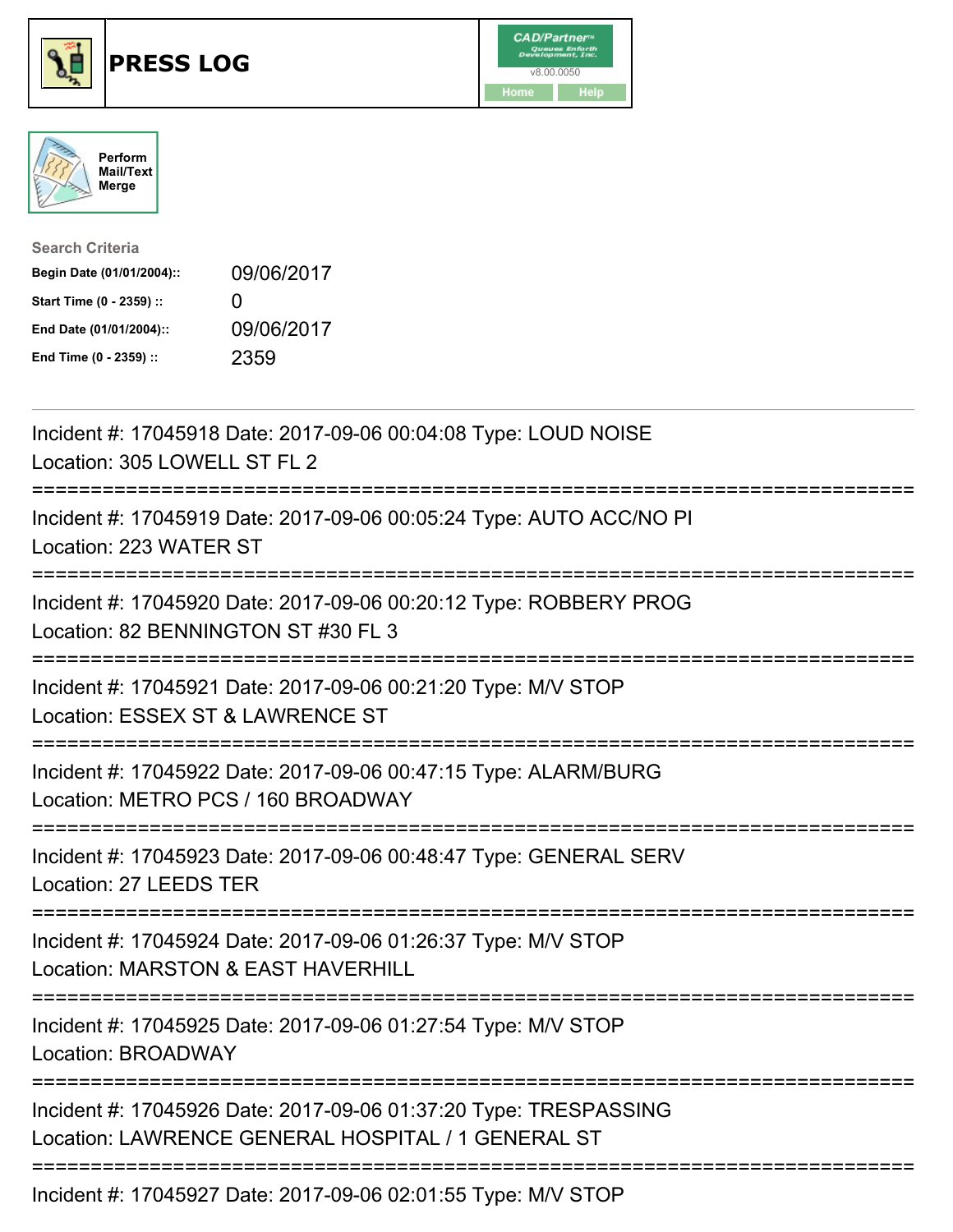| Location: ESSEX ST & JACKSON ST                                                                                                                       |
|-------------------------------------------------------------------------------------------------------------------------------------------------------|
| Incident #: 17045928 Date: 2017-09-06 02:07:27 Type: EXTRA SURVEIL<br>Location: AMESBURY ST & CANAL ST<br>==========================                  |
| Incident #: 17045929 Date: 2017-09-06 02:29:11 Type: M/V STOP<br>Location: 300 HAMPSHIRE ST                                                           |
| Incident #: 17045930 Date: 2017-09-06 02:36:18 Type: M/V STOP<br>Location: BROADWAY & CROSS ST<br>:=================================                  |
| Incident #: 17045931 Date: 2017-09-06 02:58:49 Type: M/V STOP<br>Location: FALLS BRIDGE / null                                                        |
| Incident #: 17045932 Date: 2017-09-06 02:59:28 Type: M/V STOP<br>Location: COMMONWEALTH DR & MARSTON ST<br>=========================                  |
| Incident #: 17045933 Date: 2017-09-06 03:00:50 Type: FIGHT<br>Location: BROADWAY & ESSEX ST                                                           |
| Incident #: 17045934 Date: 2017-09-06 03:10:11 Type: M/V STOP<br>Location: FARLEY ST & S BROADWAY                                                     |
| Incident #: 17045935 Date: 2017-09-06 03:43:28 Type: M/V STOP<br>Location: FERRY ST & PROSPECT ST                                                     |
| ================================<br>Incident #: 17045936 Date: 2017-09-06 04:23:45 Type: NOISE ORD<br>Location: 28 BOXFORD ST                         |
| :============<br>Incident #: 17045937 Date: 2017-09-06 05:35:14 Type: M/V STOP<br>Location: DURHAM ST & S BROADWAY                                    |
| =======================<br>Incident #: 17045938 Date: 2017-09-06 05:41:20 Type: SUS PERS/MV<br>Location: 359 HAVERHILL ST                             |
| ========================<br>Incident #: 17045939 Date: 2017-09-06 05:51:07 Type: ALARM/BURG<br>Location: SOUTH LAWRENCE EAST SCHOOL / 165 CRAWFORD ST |
| Incident #: 17045940 Date: 2017-09-06 06:38:22 Type: M/V STOP<br>Location: BLANCHARD ST & SALEM ST                                                    |
| Incident #: 17045941 Date: 2017-09-06 06:57:38 Type: PARK & WALK                                                                                      |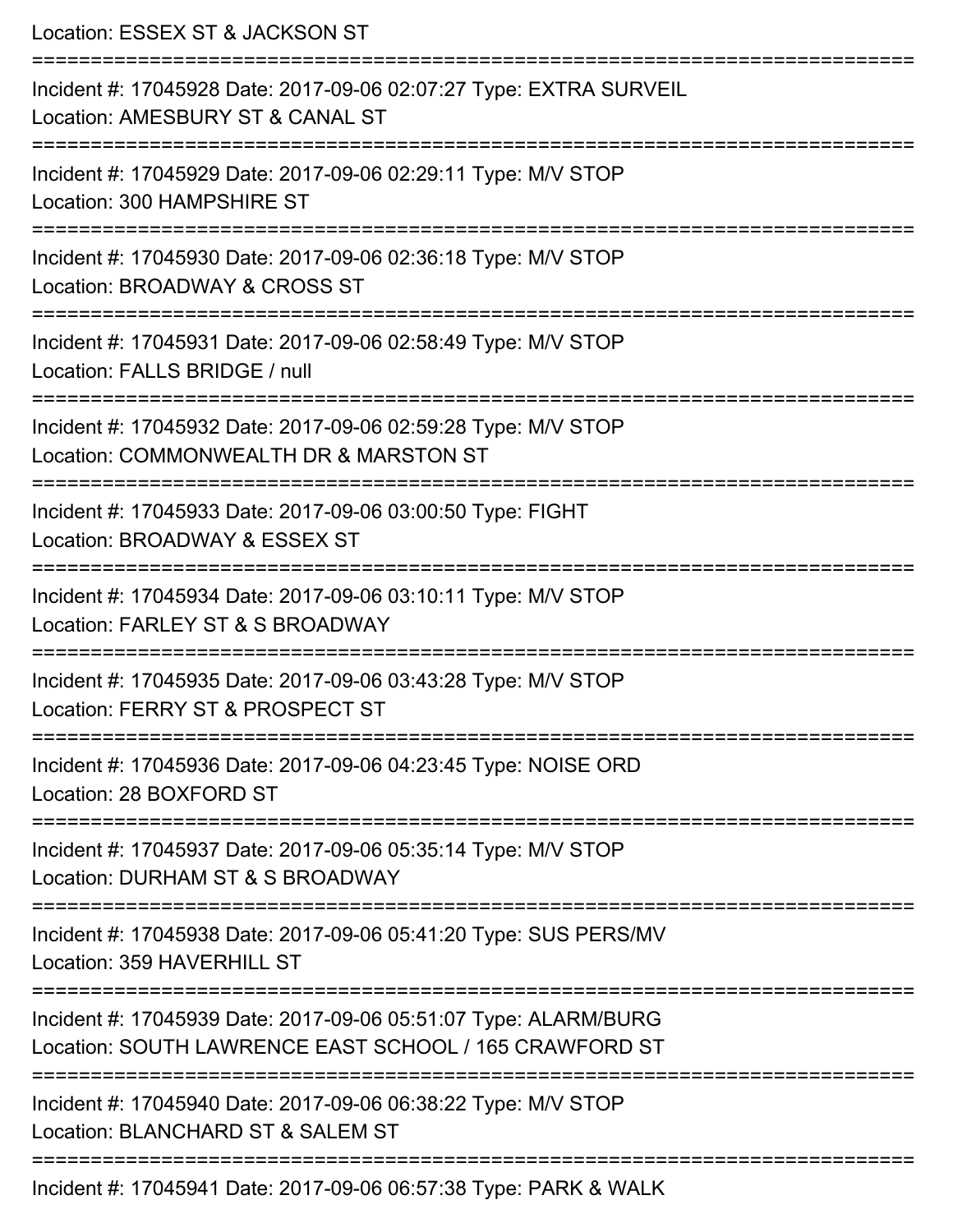| Incident #: 17045942 Date: 2017-09-06 06:57:54 Type: WARRANT SERVE<br>Location: DPW / 31 AUBURN ST                           |
|------------------------------------------------------------------------------------------------------------------------------|
| Incident #: 17045943 Date: 2017-09-06 07:02:35 Type: DRUG OVERDOSE<br>Location: 23 BROADWAY AV                               |
| Incident #: 17045944 Date: 2017-09-06 07:10:39 Type: ALARM/BURG<br>Location: RESD; JIMMY FLORES 9787027424 / 66 DARTMOUTH ST |
| Incident #: 17045945 Date: 2017-09-06 07:14:34 Type: STOL/MV/PAS<br>Location: 141 AMESBURY ST                                |
| Incident #: 17045946 Date: 2017-09-06 07:35:14 Type: MAL DAMAGE<br>Location: 97 PHILLIPS ST                                  |
| Incident #: 17045947 Date: 2017-09-06 07:47:25 Type: TOW OF M/V<br>Location: 251 ANDOVER ST                                  |
| Incident #: 17045948 Date: 2017-09-06 07:53:12 Type: MAL DAMAGE<br>Location: 550 BROADWAY                                    |
| Incident #: 17045949 Date: 2017-09-06 08:10:30 Type: VIO CITY ORD<br>Location: 2 MILL ST                                     |
| Incident #: 17045950 Date: 2017-09-06 08:12:57 Type: MAL DAMAGE<br>Location: 43 DURHAM ST                                    |
| ----------------<br>Incident #: 17045951 Date: 2017-09-06 08:58:15 Type: ALARM/BURG<br>Location: COMPARE AUTO / 479 BROADWAY |
| Incident #: 17045952 Date: 2017-09-06 09:00:22 Type: AUTO ACC/NO PI<br>Location: 360 MERRIMACK ST                            |
| Incident #: 17045953 Date: 2017-09-06 09:10:58 Type: VIO CITY ORD<br>Location: METHUEN ST & MILL ST                          |
| Incident #: 17045954 Date: 2017-09-06 09:14:32 Type: B&E/PAST<br>Location: 12 WASHINGTON ST                                  |
| Incident #: 17045955 Date: 2017-09-06 09:24:42 Type: SPECIAL CHECK                                                           |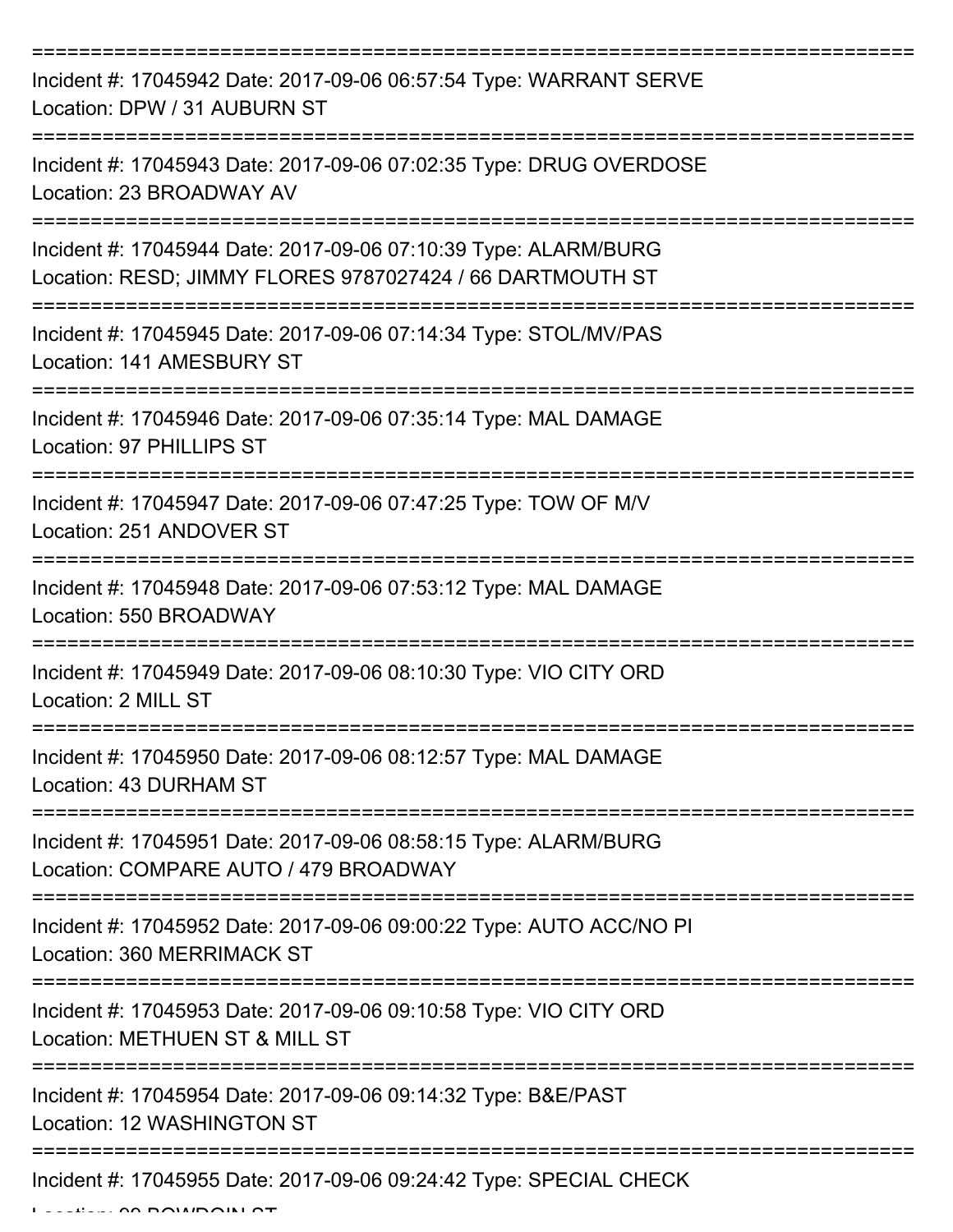| Incident #: 17045956 Date: 2017-09-06 09:35:08 Type: AUTO ACC/NO PI<br>Location: HAVERHILL ST & JACKSON ST |
|------------------------------------------------------------------------------------------------------------|
| Incident #: 17045957 Date: 2017-09-06 09:38:00 Type: M/V STOP<br>Location: 1000 ESSEX ST                   |
| Incident #: 17045958 Date: 2017-09-06 09:39:07 Type: M/V STOP<br>Location: LAWRENCE ST & METHUEN ST        |
| Incident #: 17045959 Date: 2017-09-06 09:43:47 Type: FRAUD<br>Location: 16 BERNARD AVE                     |
| Incident #: 17045960 Date: 2017-09-06 09:49:19 Type: SHOPLIFTING<br>Location: 700 ESSEX ST                 |
| Incident #: 17045961 Date: 2017-09-06 09:52:51 Type: SPECIAL CHECK<br>Location: 99 BOWDOIN ST              |
| Incident #: 17045962 Date: 2017-09-06 09:57:03 Type: M/V STOP<br>Location: AMESBURY ST & COMMON ST         |
| Incident #: 17045963 Date: 2017-09-06 09:59:35 Type: PARK & WALK<br>Location: S UNION ST & SALEM ST        |
| Incident #: 17045964 Date: 2017-09-06 10:11:14 Type: PARK & WALK<br>Location: BRADFORD ST & BROADWAY       |
| Incident #: 17045965 Date: 2017-09-06 10:14:35 Type: TRESPASSING<br>Location: 2 MILL ST                    |
| Incident #: 17045966 Date: 2017-09-06 10:16:15 Type: SUS PERS/MV<br><b>Location: WASHINGTON ST</b>         |
| Incident #: 17045967 Date: 2017-09-06 10:21:11 Type: INVEST CONT<br>Location: 139 S UNION ST               |
| Incident #: 17045968 Date: 2017-09-06 10:57:58 Type: M/V STOP<br>Location: AMESBURY ST & METHUEN ST        |
| Incident #: 17045969 Date: 2017-09-06 11:00:33 Type: 209A/SERVE                                            |

Location: 130 NEWBUDY ST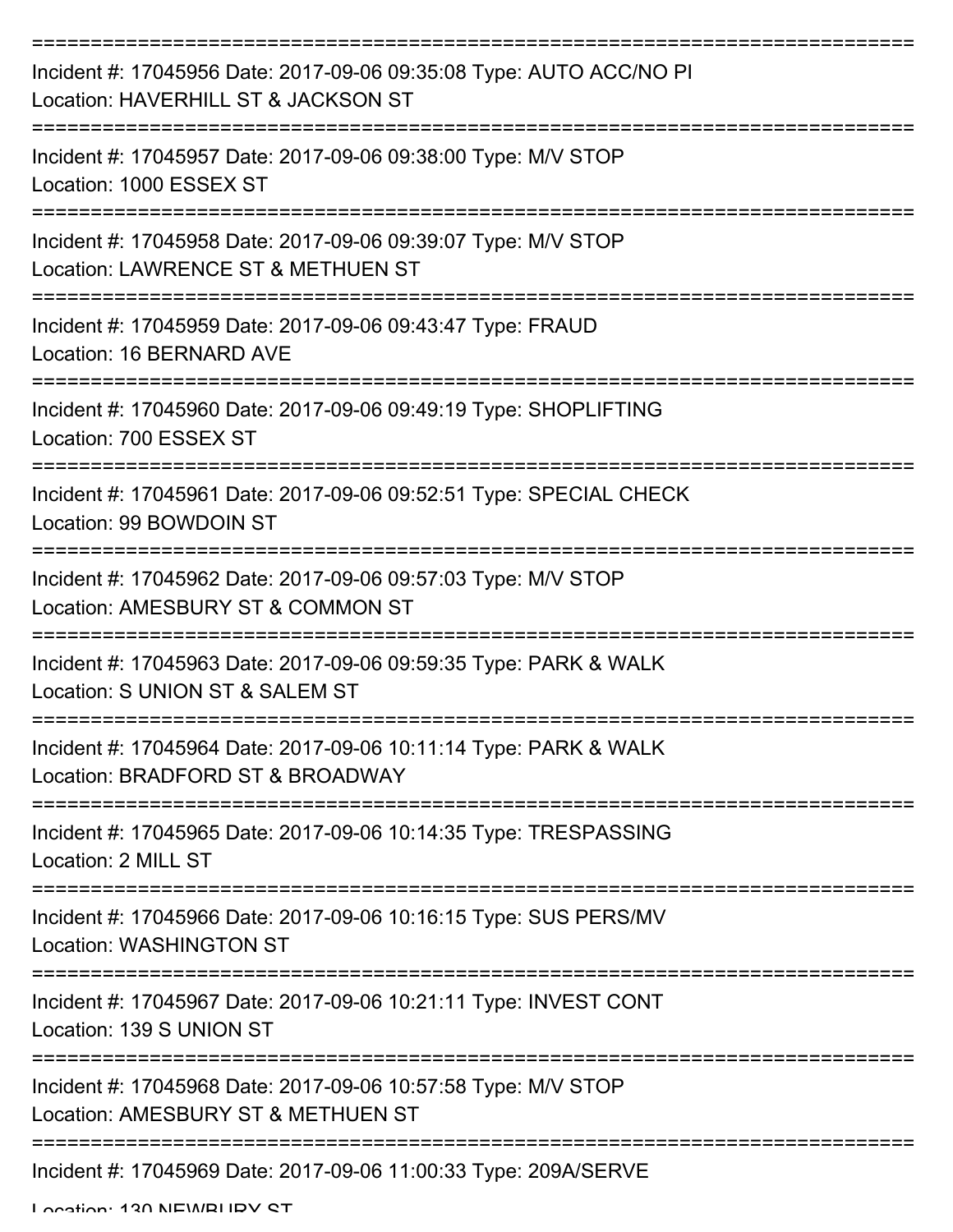| Incident #: 17045971 Date: 2017-09-06 11:01:57 Type: HIT & RUN M/V<br>Location: 390 ESSEX ST                    |
|-----------------------------------------------------------------------------------------------------------------|
| Incident #: 17045970 Date: 2017-09-06 11:05:56 Type: PARK & WALK<br>Location: BRADFORD ST & BROADWAY            |
| Incident #: 17045972 Date: 2017-09-06 11:09:32 Type: 209A/SERVE<br>Location: 191 HOWARD ST                      |
| Incident #: 17045973 Date: 2017-09-06 11:20:20 Type: SPECIAL CHECK<br>Location: 99 BOWDOIN ST                   |
| Incident #: 17045974 Date: 2017-09-06 11:31:44 Type: IDENTITY THEFT<br>Location: 353 ELM ST #807                |
| Incident #: 17045976 Date: 2017-09-06 11:44:28 Type: LARCENY/PAST<br>Location: 19 BIRCH ST                      |
| Incident #: 17045975 Date: 2017-09-06 11:44:59 Type: GENERAL SERV<br>Location: LOWELL ST & OXFORD ST            |
| Incident #: 17045977 Date: 2017-09-06 11:47:29 Type: KEEP PEACE<br>Location: 309 E HAVERHILL ST                 |
| Incident #: 17045978 Date: 2017-09-06 11:49:05 Type: DISABLED MV<br><b>Location: PARKER ST</b>                  |
| ------------------<br>Incident #: 17045979 Date: 2017-09-06 11:51:49 Type: DISABLED MV<br>Location: 3 CUTLER ST |
| Incident #: 17045980 Date: 2017-09-06 11:58:16 Type: 209A/SERVE<br>Location: 51 WOODLAND ST                     |
| Incident #: 17045981 Date: 2017-09-06 12:03:36 Type: SPECIAL CHECK<br>Location: 99 BOWDOIN ST                   |
| Incident #: 17045982 Date: 2017-09-06 12:06:15 Type: 209A/SERVE<br>Location: 151 FERRY ST                       |
| Incident #: 17045983 Date: 2017-09-06 12:06:15 Type: DISABLED MV<br><b>Location: MARSTON ST</b>                 |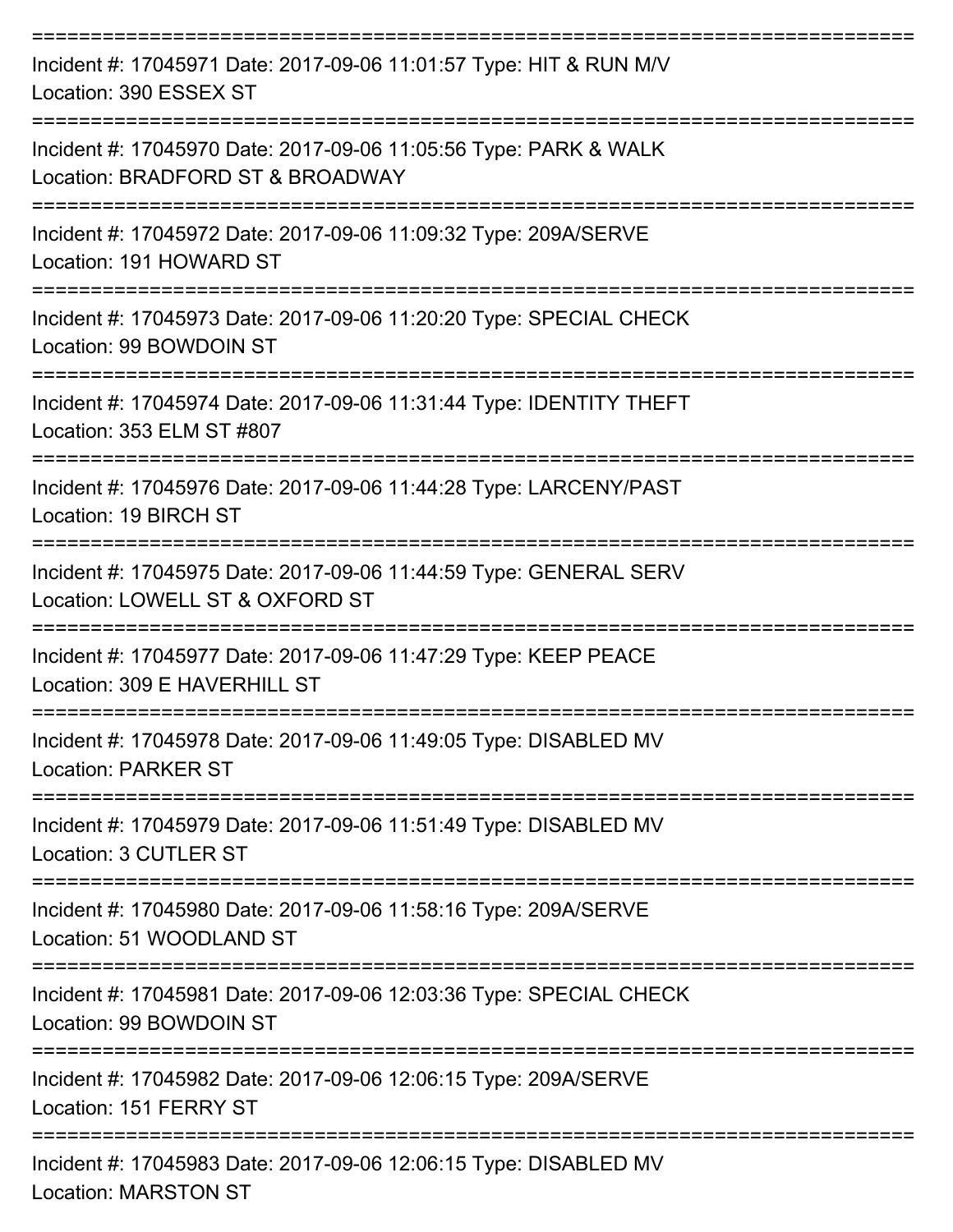| Incident #: 17045984 Date: 2017-09-06 12:15:56 Type: M/V STOP<br>Location: 50 KNOX ST                                         |
|-------------------------------------------------------------------------------------------------------------------------------|
| Incident #: 17045985 Date: 2017-09-06 12:16:53 Type: 209A/SERVE<br>Location: 444 HAMPSHIRE ST                                 |
| :==================<br>Incident #: 17045986 Date: 2017-09-06 12:22:28 Type: DISABLED MV<br>Location: WENDY'S / 99 WINTHROP AV |
| Incident #: 17045987 Date: 2017-09-06 12:25:35 Type: DOMESTIC/PAST<br>Location: 245 BROADWAY                                  |
| Incident #: 17045988 Date: 2017-09-06 12:25:56 Type: AUTO ACC/NO PI<br>Location: 155 HAVERHILL ST                             |
| Incident #: 17045989 Date: 2017-09-06 12:26:41 Type: M/V STOP<br>Location: 3 MONTGOMERY ST                                    |
| -------------------<br>Incident #: 17045990 Date: 2017-09-06 12:33:57 Type: 209A/SERVE<br>Location: 24 HILLTOP AV             |
| Incident #: 17045991 Date: 2017-09-06 12:48:29 Type: A&B PAST<br>Location: BURGER KING / 187 BROADWAY                         |
| Incident #: 17045992 Date: 2017-09-06 12:49:12 Type: INVEST CONT<br>Location: 59 TREMONT ST                                   |
| Incident #: 17045993 Date: 2017-09-06 12:50:23 Type: 209A/SERVE<br>Location: 3 NEWTON ST                                      |
| Incident #: 17045994 Date: 2017-09-06 12:54:20 Type: SPECIAL CHECK<br>Location: 99 BOWDOIN ST                                 |
| Incident #: 17045995 Date: 2017-09-06 13:05:31 Type: LOST PROPERTY<br>Location: 71 CENTRE ST                                  |
| Incident #: 17045996 Date: 2017-09-06 13:10:00 Type: ALARM/BURG<br>Location: NAVICHOQUE RESD / 44 OAKWOOD AV                  |
| Incident #: 17045997 Date: 2017-09-06 13:12:50 Type: STOL/MV/PAS<br><b>Location: 40 LAWRENCE ST</b>                           |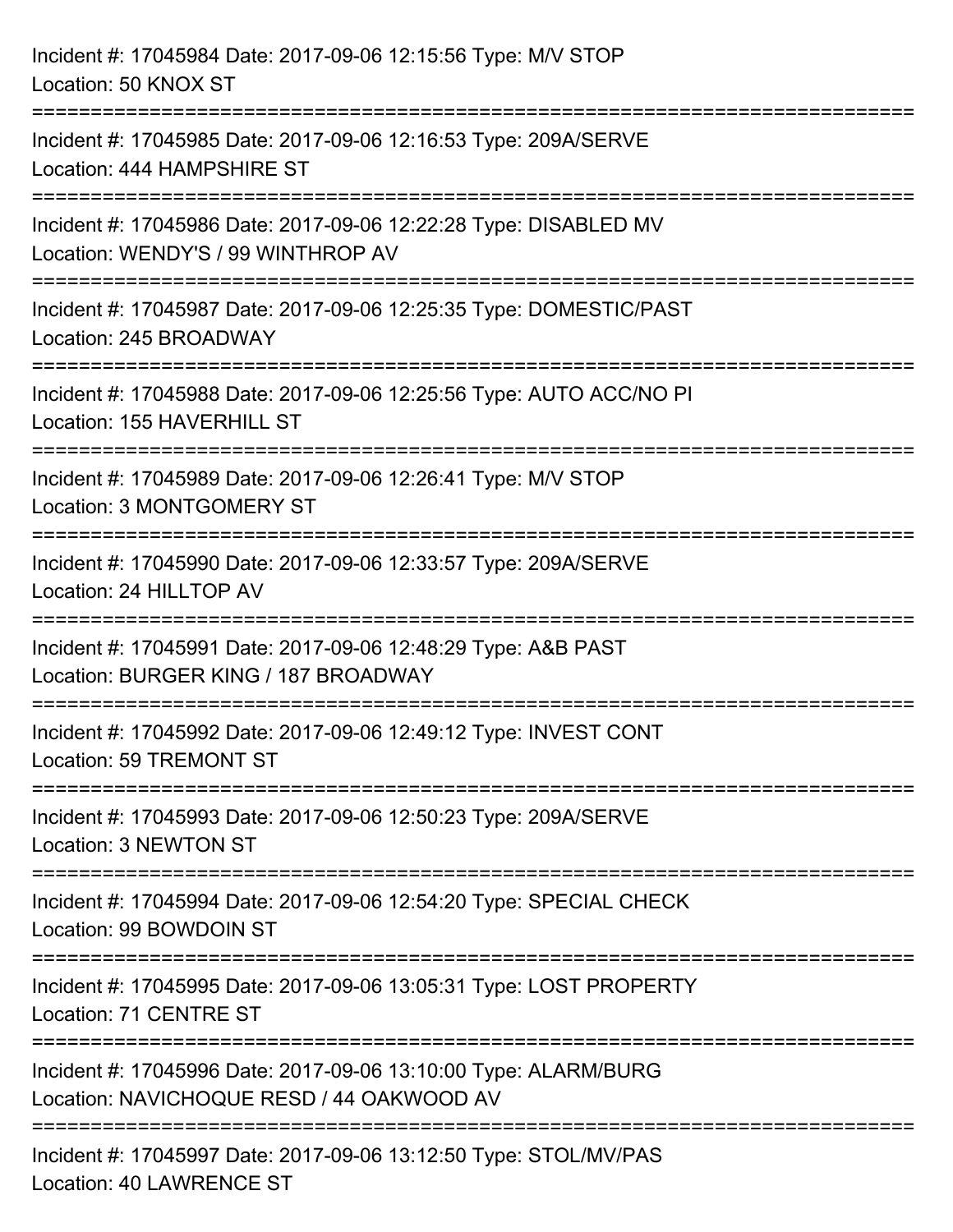| Incident #: 17045998 Date: 2017-09-06 13:18:48 Type: 209A/SERVE<br>Location: 54 FOSTER ST                                                 |
|-------------------------------------------------------------------------------------------------------------------------------------------|
| Incident #: 17045999 Date: 2017-09-06 13:19:12 Type: SPECIAL CHECK<br>Location: 99 BOWDOIN ST                                             |
| Incident #: 17046000 Date: 2017-09-06 13:26:49 Type: 209A/SERVE<br>Location: 246 FARNHAM ST<br>==============================             |
| Incident #: 17046001 Date: 2017-09-06 13:32:00 Type: STOLEN PROP<br>Location: 11 LAWRENCE ST #805                                         |
| Incident #: 17046002 Date: 2017-09-06 13:37:39 Type: DOMESTIC/PROG<br>Location: 101 S BOWDOIN ST                                          |
| Incident #: 17046004 Date: 2017-09-06 13:46:39 Type: SUS PERS/MV<br>Location: SHAWSHEEN & @COSTELLO PARK<br>:============================ |
| Incident #: 17046003 Date: 2017-09-06 13:46:50 Type: UNWANTEDGUEST<br>Location: 370 BROADWAY                                              |
| Incident #: 17046005 Date: 2017-09-06 13:51:16 Type: ABAND MV<br>Location: 137 BAILEY ST                                                  |
| Incident #: 17046006 Date: 2017-09-06 13:58:22 Type: M/V STOP<br>Location: HAVERHILL ST & SHAWMUT ST                                      |
| Incident #: 17046007 Date: 2017-09-06 14:01:58 Type: M/V STOP<br>Location: HAMPSHIRE ST & PARK ST                                         |
| Incident #: 17046008 Date: 2017-09-06 14:04:41 Type: SUS PERS/MV<br><b>Location: NIGHTINGALE CT</b>                                       |
| Incident #: 17046009 Date: 2017-09-06 14:06:37 Type: M/V STOP<br>Location: LAWRENCE ST & MYRTLE ST                                        |
| Incident #: 17046010 Date: 2017-09-06 14:16:44 Type: M/V STOP<br><b>Location: SHAWSHEEN RD</b>                                            |
| Incident #: 17046011 Date: 2017-09-06 14:16:47 Type: DISTURBANCE<br>Location: KFC / 495 S UNION ST                                        |

===========================================================================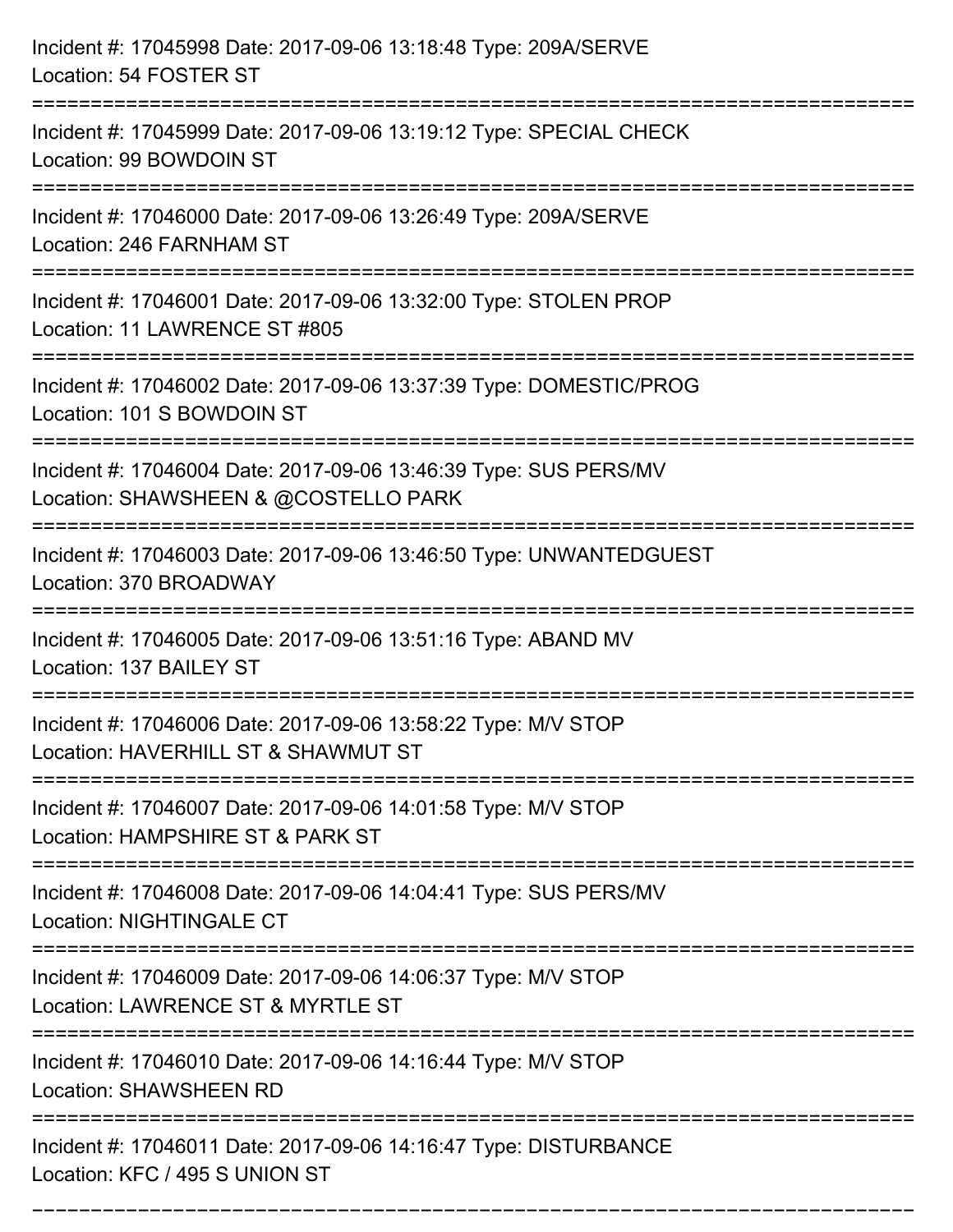| Incident #: 17046012 Date: 2017-09-06 14:17:55 Type: M/V STOP<br>Location: BROADWAY & LOWELL ST                                   |
|-----------------------------------------------------------------------------------------------------------------------------------|
| Incident #: 17046013 Date: 2017-09-06 14:21:59 Type: A&B PAST<br><b>Location: 47 TREMONT ST</b>                                   |
| Incident #: 17046014 Date: 2017-09-06 14:22:28 Type: M/V STOP<br>Location: 45 FRANKLIN ST<br>:=================================== |
| Incident #: 17046015 Date: 2017-09-06 14:23:06 Type: M/V STOP<br>Location: HAVERHILL ST & SHAWMUT ST                              |
| Incident #: 17046016 Date: 2017-09-06 14:26:03 Type: M/V STOP<br>Location: 375 COMMON ST                                          |
| Incident #: 17046017 Date: 2017-09-06 14:27:08 Type: M/V STOP<br>Location: 29 GRAFTON ST                                          |
| Incident #: 17046018 Date: 2017-09-06 14:33:53 Type: M/V STOP<br>Location: FRANKLIN ST & TREMONT ST<br>=================          |
| Incident #: 17046019 Date: 2017-09-06 14:39:29 Type: M/V STOP<br>Location: AMES ST & SMITH ST                                     |
| Incident #: 17046020 Date: 2017-09-06 14:43:40 Type: M/V STOP<br>Location: 30 MARGIN ST                                           |
| Incident #: 17046021 Date: 2017-09-06 14:45:40 Type: M/V STOP<br>Location: FRANKLIN ST & LOWELL ST                                |
| Incident #: 17046022 Date: 2017-09-06 14:49:44 Type: SPECIAL CHECK<br>Location: 99 BOWDOIN ST                                     |
| Incident #: 17046023 Date: 2017-09-06 14:56:39 Type: M/V STOP<br>Location: 362 ESSEX ST                                           |
| Incident #: 17046024 Date: 2017-09-06 14:56:59 Type: INVEST CONT<br>Location: 29 ALDER ST FL 2ND                                  |
| Incident #: 17046025 Date: 2017-09-06 14:59:02 Type: M/V STOP<br>Location: 10 HANCOCK ST                                          |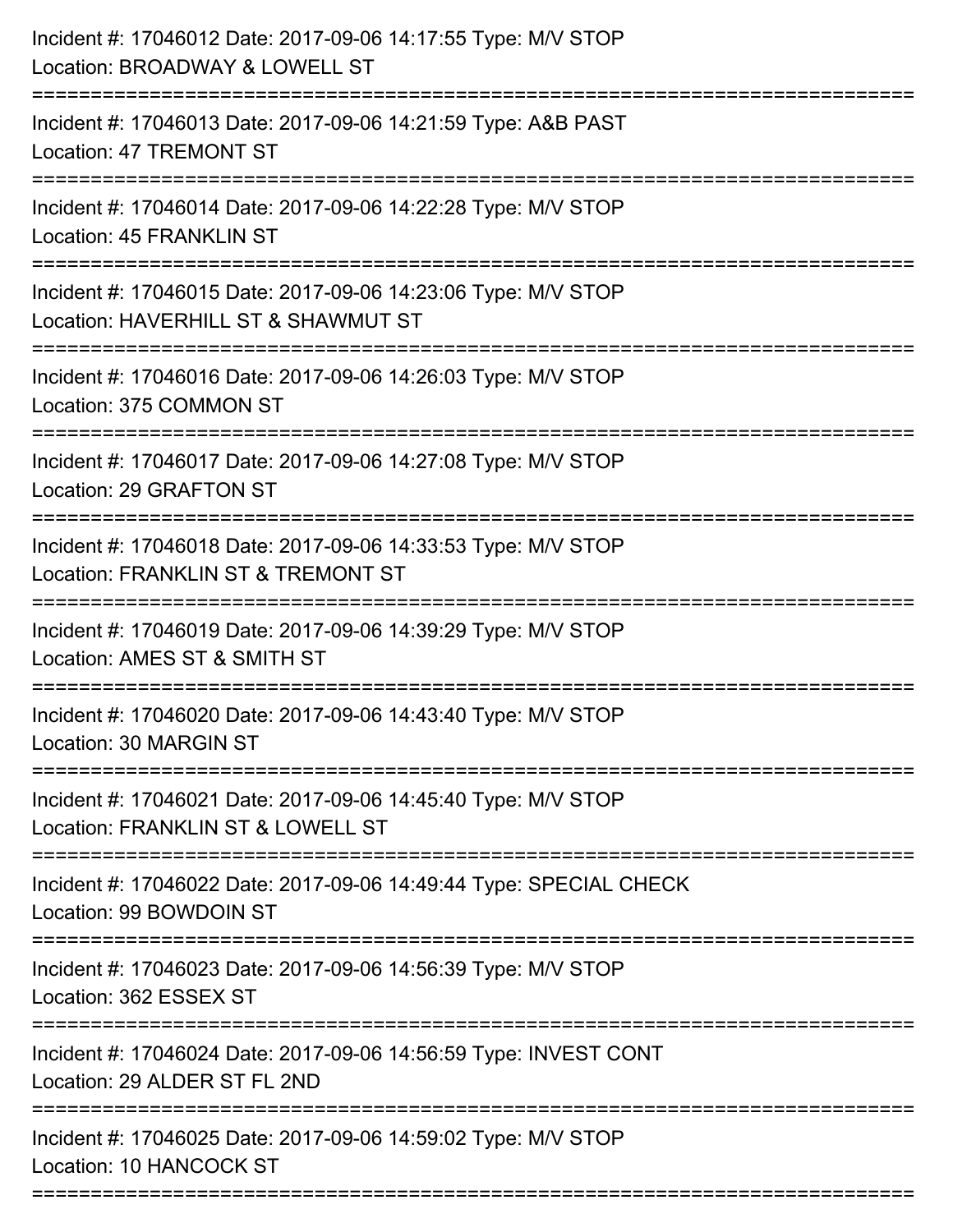Location: 519 HAVERHILL ST

| Incident #: 17046027 Date: 2017-09-06 15:14:08 Type: SUS PERS/MV<br>Location: CRAWFORD ST & EXETER ST                             |
|-----------------------------------------------------------------------------------------------------------------------------------|
| Incident #: 17046028 Date: 2017-09-06 15:15:51 Type: M/V STOP<br>Location: JACKSON CT & JACKSON ST                                |
| Incident #: 17046029 Date: 2017-09-06 15:17:35 Type: TOW/REPOSSED<br>Location: 112 EXETER ST                                      |
| Incident #: 17046030 Date: 2017-09-06 15:19:01 Type: M/V STOP<br>Location: PEMBERTON PARK / null                                  |
| Incident #: 17046031 Date: 2017-09-06 15:22:07 Type: DISABLED MV<br>Location: CANAL ST & MARSTON ST                               |
| Incident #: 17046032 Date: 2017-09-06 15:26:25 Type: M/V STOP<br>Location: 165 CRAWFORD ST                                        |
| Incident #: 17046035 Date: 2017-09-06 15:26:52 Type: LOST PROPERTY<br>Location: 15 WEBSTER CT                                     |
| Incident #: 17046034 Date: 2017-09-06 15:27:24 Type: AUTO ACC/NO PI<br>Location: GREATER LAWRENCE FAM.HLTH.CTR. / 34 HAVERHILL ST |
| Incident #: 17046033 Date: 2017-09-06 15:27:48 Type: MEDIC SUPPORT<br>Location: LOWELL ST BRIDGE / null                           |
| :==================<br>Incident #: 17046036 Date: 2017-09-06 15:34:41 Type: M/V STOP<br>Location: HAVERHILL ST & WHITE ST         |
| Incident #: 17046037 Date: 2017-09-06 15:35:02 Type: INVEST CONT<br>Location: 75 CAMBRIDGE ST                                     |
| Incident #: 17046039 Date: 2017-09-06 15:37:55 Type: IDENTITY THEFT<br>Location: 62 HAVERHILL ST                                  |
| Incident #: 17046038 Date: 2017-09-06 15:39:35 Type: FIGHT<br>Location: SOUTH LAWRENCE EAST SCHOOL / 165 CRAWFORD ST              |
|                                                                                                                                   |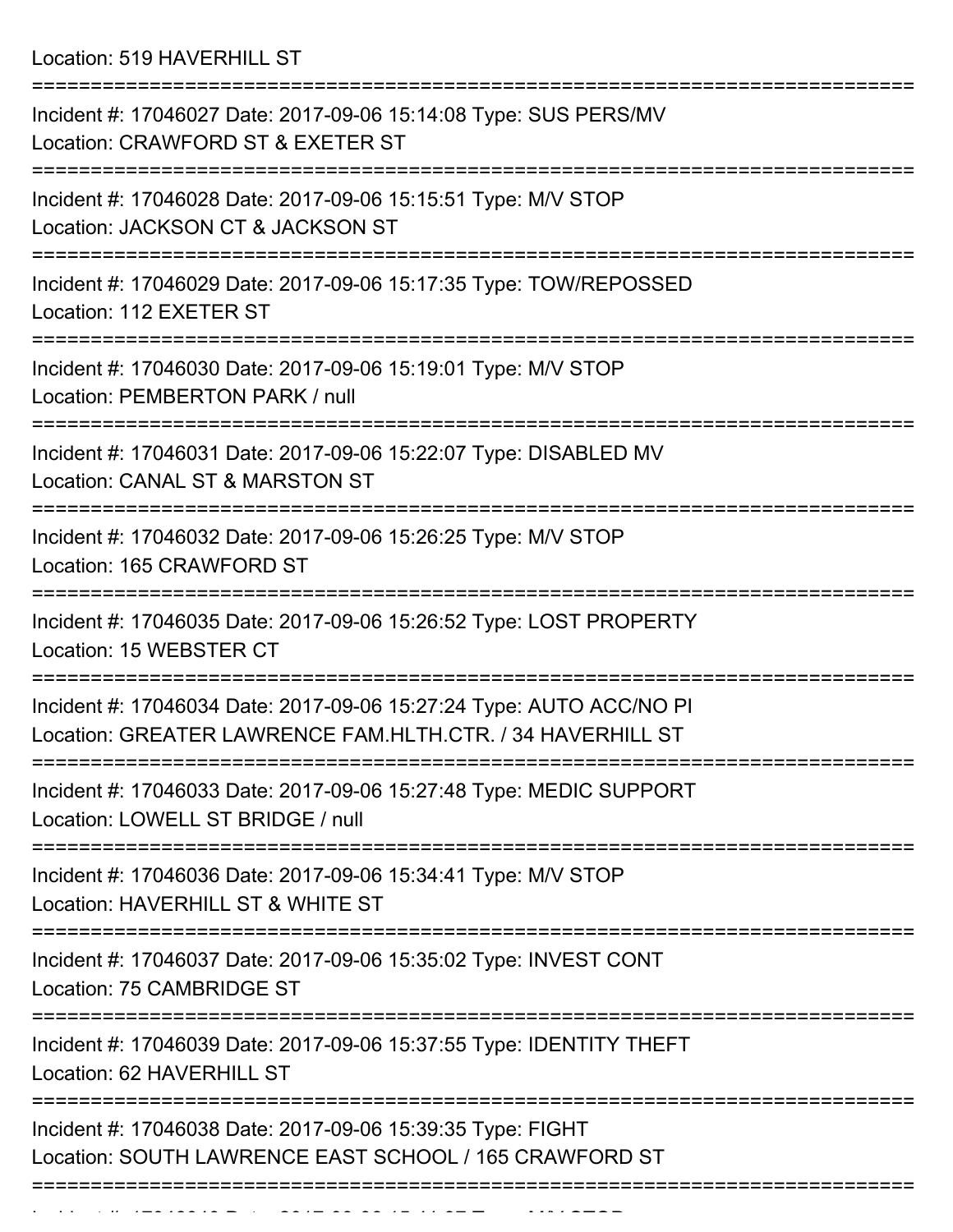Location: 210 WATER ST

| Incident #: 17046041 Date: 2017-09-06 16:08:04 Type: KEEP PEACE<br>Location: 15 PATTON ST                              |
|------------------------------------------------------------------------------------------------------------------------|
| Incident #: 17046042 Date: 2017-09-06 16:13:14 Type: AUTO ACC/NO PI<br>Location: PARK ST & TRENTON ST                  |
| Incident #: 17046043 Date: 2017-09-06 16:13:34 Type: SUS PERS/MV<br>Location: TOW / BAILEY ST & PHILLIPS ST            |
| Incident #: 17046044 Date: 2017-09-06 16:24:48 Type: SEX OFFENDER<br>Location: 90 LOWELL ST                            |
| Incident #: 17046045 Date: 2017-09-06 16:27:27 Type: DISABLED MV<br><b>Location: AMES ST</b>                           |
| Incident #: 17046046 Date: 2017-09-06 16:29:50 Type: MISSING PERS<br>Location: 30 PHILLIPS ST                          |
| Incident #: 17046047 Date: 2017-09-06 16:30:39 Type: M/V STOP<br>Location: LEBANON ST & WHITE ST                       |
| Incident #: 17046048 Date: 2017-09-06 16:33:50 Type: M/V STOP<br>Location: LEBANON ST & WHITE ST                       |
| Incident #: 17046049 Date: 2017-09-06 16:34:40 Type: M/V STOP<br>Location: HAMPSHIRE ST & LAWRENCE ST                  |
| Incident #: 17046050 Date: 2017-09-06 16:41:52 Type: KEEP PEACE<br>Location: 24 HILLTOP AV                             |
| Incident #: 17046051 Date: 2017-09-06 16:47:03 Type: M/V STOP<br>Location: BROADWAY & LOWELL ST                        |
| Incident #: 17046052 Date: 2017-09-06 16:47:28 Type: DISTURBANCE<br>Location: 298 PROSPECT ST FL 2NDFL                 |
| Incident #: 17046053 Date: 2017-09-06 17:07:52 Type: DOMESTIC/PAST<br>Location: WALK IN WALK IN / 288 PROSPECT ST FL 1 |
|                                                                                                                        |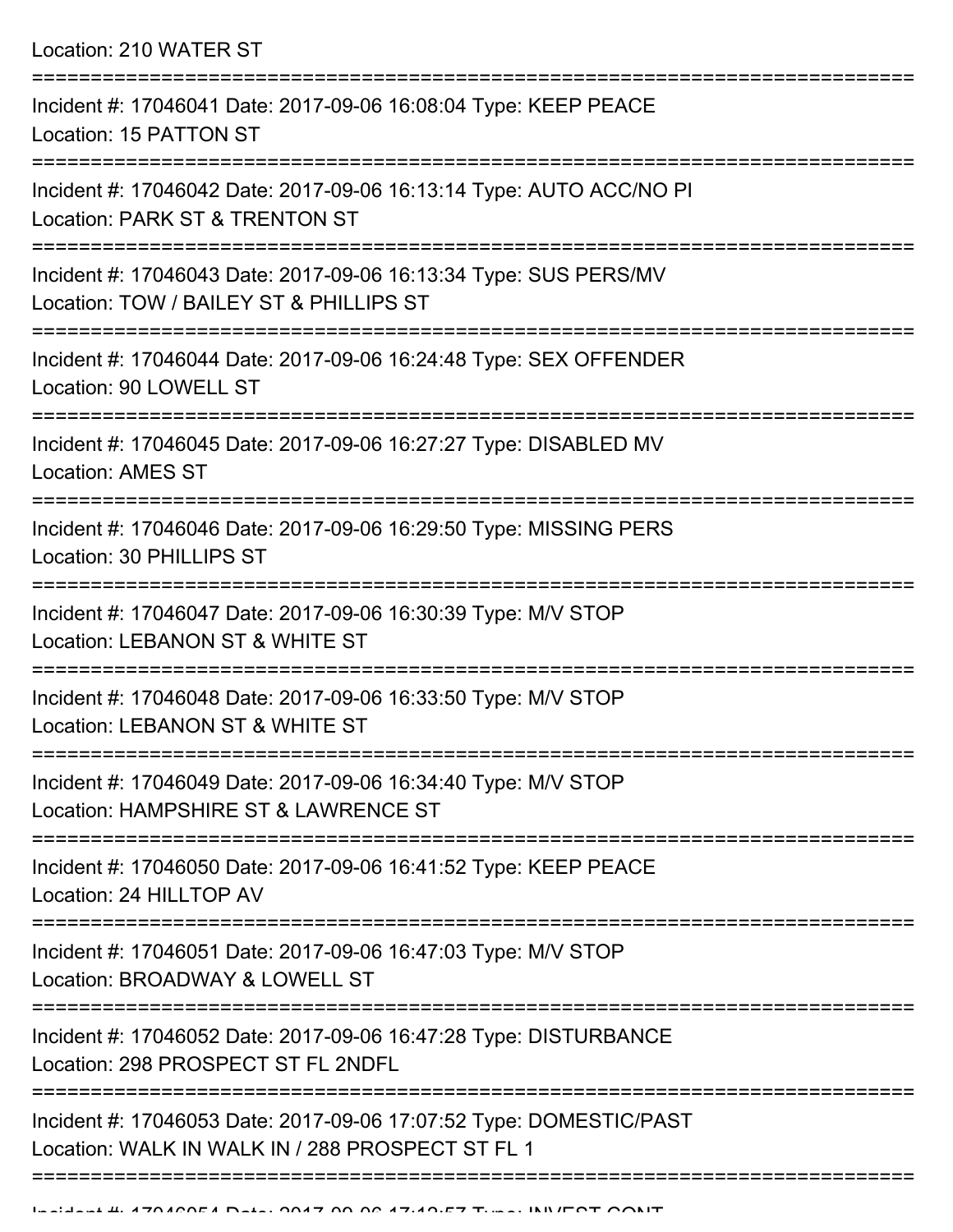Location: 292 JACKSON ST

=========================================================================== Incident #: 17046055 Date: 2017-09-06 17:24:21 Type: M/V STOP Location: BROADWAY & TREMONT ST =========================================================================== Incident #: 17046056 Date: 2017-09-06 17:26:20 Type: MAN DOWN Location: LA FRUTERIA / 75 MANCHESTER ST =========================================================================== Incident #: 17046057 Date: 2017-09-06 17:45:00 Type: ALARM/BURG Location: 50 PLEASANT ST =========================================================================== Incident #: 17046058 Date: 2017-09-06 17:46:57 Type: M/V STOP Location: MERRIMACK ST & S BROADWAY =========================================================================== Incident #: 17046059 Date: 2017-09-06 18:02:48 Type: INVEST CONT Location: 12 KENDELL ST =========================================================================== Incident #: 17046060 Date: 2017-09-06 18:18:03 Type: FIGHT Location: COR UNUM MEAL CENTER / 191 SALEM ST =========================================================================== Incident #: 17046061 Date: 2017-09-06 18:59:23 Type: KEEP PEACE Location: WQALKL IN WALK IN / 24 HILLTOP AV =========================================================================== Incident #: 17046062 Date: 2017-09-06 19:02:07 Type: DOMESTIC/PROG Location: 27 ADAMS ST =========================================================================== Incident #: 17046063 Date: 2017-09-06 19:23:40 Type: MV/BLOCKING Location: 308 LAWRENCE ST =========================================================================== Incident #: 17046065 Date: 2017-09-06 19:33:56 Type: LOST PROPERTY Location: 21 VANDERGRIFT ST =========================================================================== Incident #: 17046064 Date: 2017-09-06 19:37:03 Type: ALARM/BURG Location: COMMUNITY DAY CARE / 7 BALLARD WY =========================================================================== Incident #: 17046067 Date: 2017-09-06 19:40:41 Type: LARCENY/PAST Location: WLK IN WALK IN / 135 ESSEX ST =========================================================================== Incident #: 17046066 Date: 2017-09-06 19:42:35 Type: M/V STOP Location: 535 HAVERHILL ST ===========================================================================

Incident #: 17046068 Date: 2017-09-06 19:53:25 Type: SPECIAL CHECK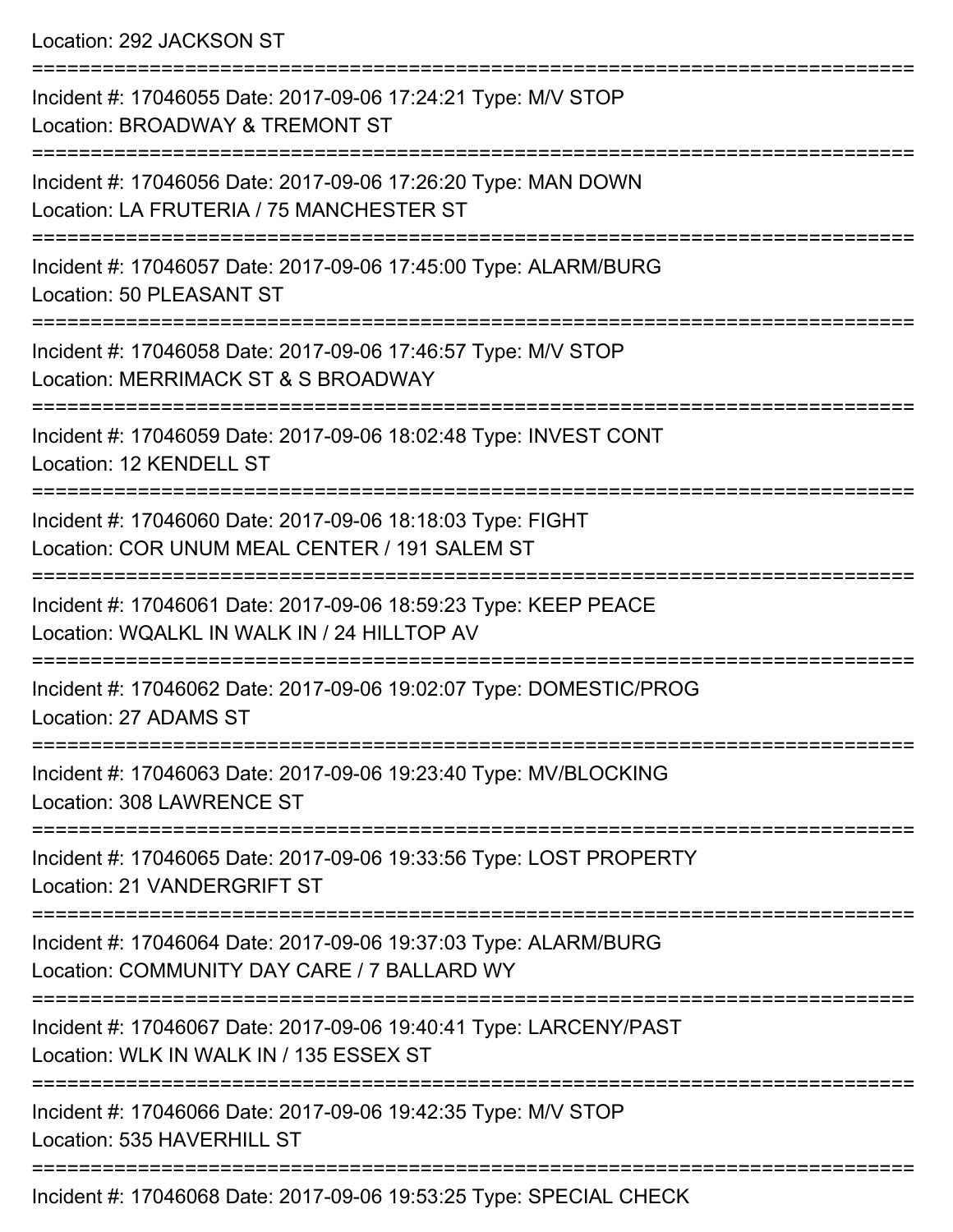| Incident #: 17046069 Date: 2017-09-06 19:57:41 Type: MEDIC SUPPORT<br>Location: 9 SUMMER ST                                      |
|----------------------------------------------------------------------------------------------------------------------------------|
| Incident #: 17046070 Date: 2017-09-06 20:27:55 Type: DOMESTIC/PROG<br>Location: DONOVAN LIQUORS / 175 S BROADWAY                 |
| Incident #: 17046071 Date: 2017-09-06 20:35:05 Type: ANIMAL COMPL<br>Location: 14 HALE ST                                        |
| Incident #: 17046072 Date: 2017-09-06 20:38:51 Type: ALARM/BURG<br>Location: BELLESINI ACADEMY / 94 BRADFORD ST                  |
| Incident #: 17046073 Date: 2017-09-06 20:46:18 Type: KEEP PEACE<br>Location: 46 WASHINGTON ST FL 2                               |
| Incident #: 17046075 Date: 2017-09-06 20:50:59 Type: MAL DAMAGE<br>Location: 48 WOODLAND ST                                      |
| Incident #: 17046074 Date: 2017-09-06 20:51:34 Type: MV/BLOCKING<br>Location: 22 BELMONT ST                                      |
| Incident #: 17046076 Date: 2017-09-06 20:58:22 Type: M/V STOP<br>Location: NEWTON ST & SALEM ST                                  |
| ==============================<br>Incident #: 17046077 Date: 2017-09-06 20:59:12 Type: M/V STOP<br><b>Location: PEMBERTON WY</b> |
| Incident #: 17046078 Date: 2017-09-06 21:04:39 Type: AUTO ACC/PED<br>Location: 401 CANAL ST                                      |
| Incident #: 17046079 Date: 2017-09-06 21:21:23 Type: M/V STOP<br><b>Location: CENTRAL BRIDGE</b>                                 |
| Incident #: 17046080 Date: 2017-09-06 21:38:10 Type: CK WELL BEING<br>Location: PARK ST & SPRUCE ST                              |
| Incident #: 17046081 Date: 2017-09-06 21:39:23 Type: DISORDERLY<br>Location: FERRY ST & MARSTON ST                               |
| Incident #: 17046082 Date: 2017-09-06 21:56:21 Type: SHOTS FIRED                                                                 |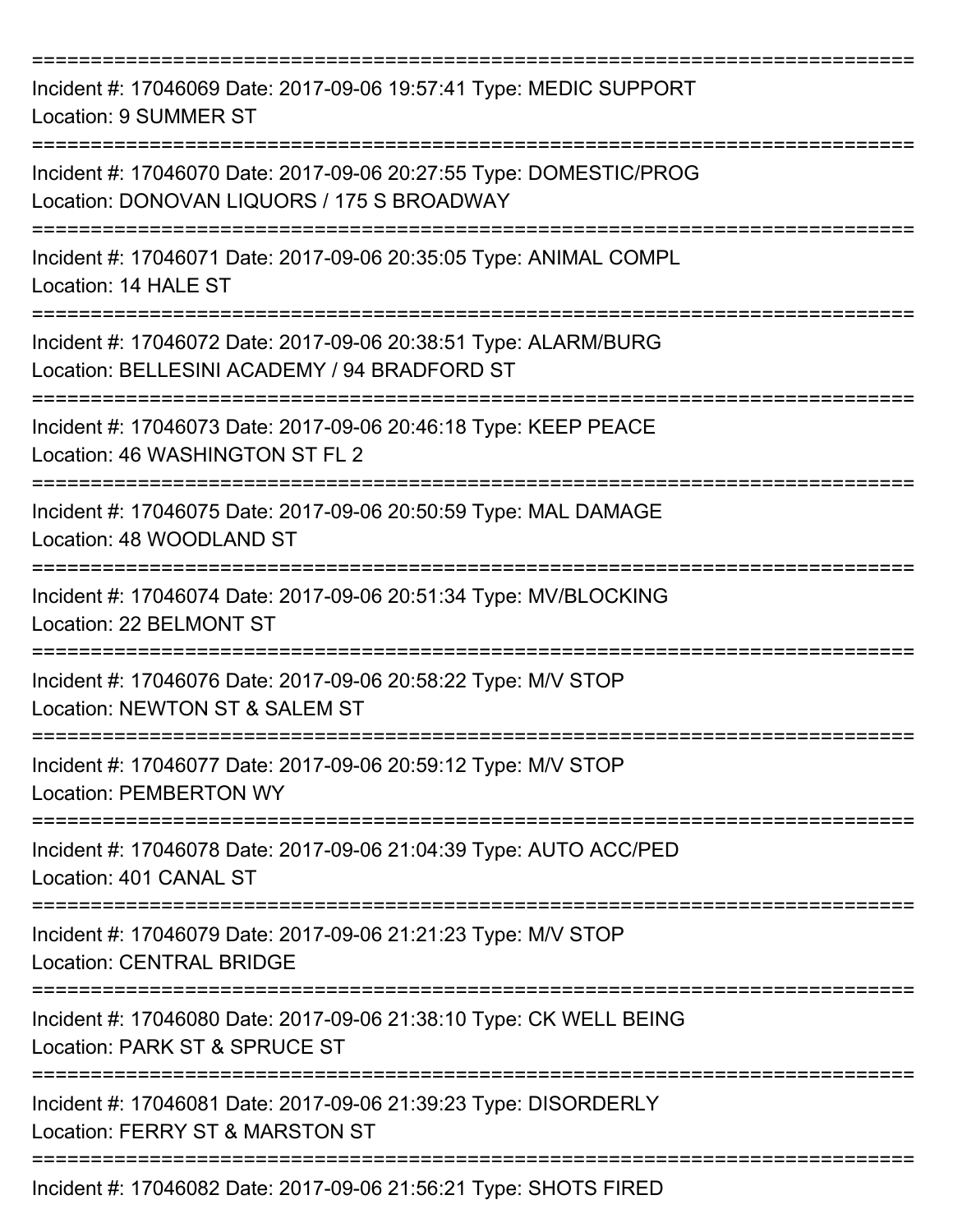| Incident #: 17046083 Date: 2017-09-06 22:13:09 Type: MEDIC SUPPORT<br>Location: CASA NUEVA VIDA / 57 JACKSON ST    |
|--------------------------------------------------------------------------------------------------------------------|
| Incident #: 17046084 Date: 2017-09-06 22:15:13 Type: AUTO ACC/UNK PI<br>Location: ROMANOS PIZZA / 311 MERRIMACK ST |
| Incident #: 17046085 Date: 2017-09-06 22:29:14 Type: M/V STOP<br>Location: UNION ST & COMMON                       |
| Incident #: 17046086 Date: 2017-09-06 22:33:19 Type: M/V STOP<br>Location: BROADWAY & CROSS ST                     |
| Incident #: 17046087 Date: 2017-09-06 22:50:05 Type: M/V STOP<br>Location: CANAL ST & UNION ST                     |
| Incident #: 17046088 Date: 2017-09-06 22:55:21 Type: DOMESTIC/PROG<br>Location: MANCHESTER ST & WEST ST            |
| Incident #: 17046089 Date: 2017-09-06 23:20:09 Type: SUS PERS/MV<br>Location: CANAL ST & MUSEUM SQ                 |
| Incident #: 17046090 Date: 2017-09-06 23:29:39 Type: NOISE ORD<br>Location: 7 CURRIER ST FL 3                      |
| Incident #: 17046091 Date: 2017-09-06 23:32:43 Type: ALARM/BURG<br>Location: SHOWCASE CINEMA / 6 CHICKERING ST     |
| Incident #: 17046092 Date: 2017-09-06 23:35:15 Type: ALARM/BURG<br>Location: 345 MERRIMACK ST FL 1                 |
| Incident #: 17046093 Date: 2017-09-06 23:39:06 Type: M/V STOP<br>Location: BROADWAY & COMMON ST                    |
| Incident #: 17046094 Date: 2017-09-06 23:41:15 Type: TOW/REPOSSED<br>Location: 77 BOXFORD ST                       |
| Incident #: 17046095 Date: 2017-09-06 23:42:18 Type: LARCENY/PAST<br><b>Location: 59 TREMONT ST</b>                |
| Incident #: 17046096 Date: 2017-09-06 23:44:16 Type: TOW/REPOSSED                                                  |